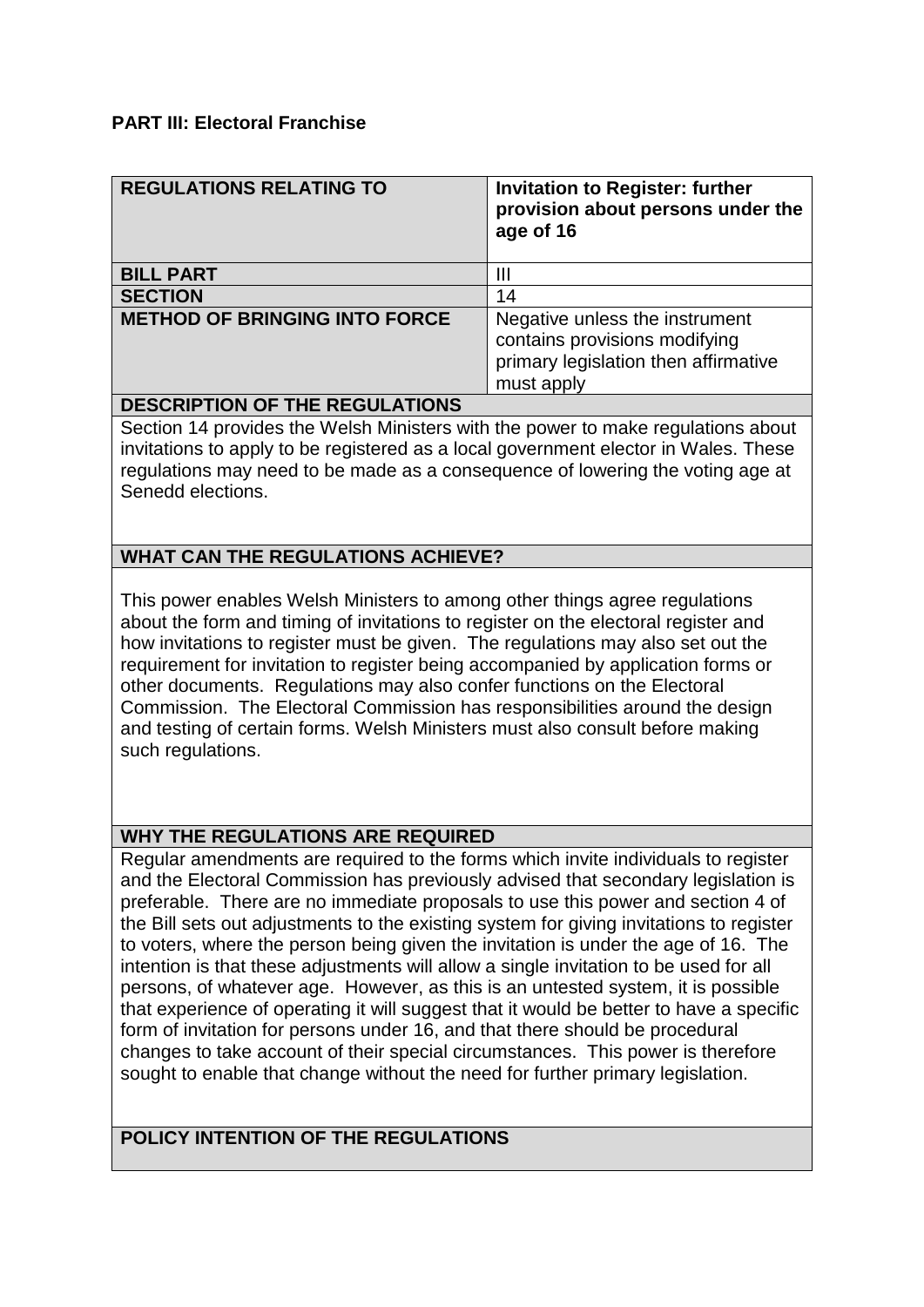The nature of electoral law is that it is technical and complex. In addition, there is the potential added complexity of a Local Government and Elections Bill dealing with the same or similar subject matter, being considered to similar timescales. It is therefore considered prudent to take powers to respond to any unexpected difficulties encountered in practice a result of wider changes made to the franchise.

The regulation making power would provide a safeguard to make further provision in light of any practical experiences that arise from the extension of the franchise to this age group.

| <b>REGULATIONS RELATING TO</b>        | Power to add certain categories to<br>the definition of secure |
|---------------------------------------|----------------------------------------------------------------|
|                                       | accommodation                                                  |
| <b>BILL PART</b>                      | Ш                                                              |
| <b>SECTION</b>                        | 18                                                             |
| <b>METHOD OF BRINGING INTO FORCE</b>  | <b>Negative</b>                                                |
| <b>DESCRIPTION OF THE REGULATIONS</b> |                                                                |

Section 18 of the Bill empowers Welsh Ministers to make regulations to add certain categories to the definition of secure accommodation and so enabling young people residing in those categories of accommodation and in specified circumstances to make a declaration of local connection.

## **WHAT CAN THE REGULATIONS ACHIEVE?**

Section 18 amends section 7B of the 1983 Act in relation to the registration of local government electors in Wales. Section 7B sets out the circumstances under which a person is permitted to make a declaration of local connection. The effect of a declaration of a local connection is that the declarant can be registered by reference to an address which may not be the one at which they normally reside.

Amendments made by section 18(2) of the Bill allow persons under the age of 18 to make a declaration of local connection where they are being looked after by a local authority or are residing in secure accommodation.

The regulation making power in section 18 enables Welsh Ministers to add certain categories and specified circumstances to the definition of secure accommodation. This will enable young people residing in secure accommodation for welfare reasons to make a declaration of local connection.

# **WHY THE REGULATIONS ARE REQUIRED**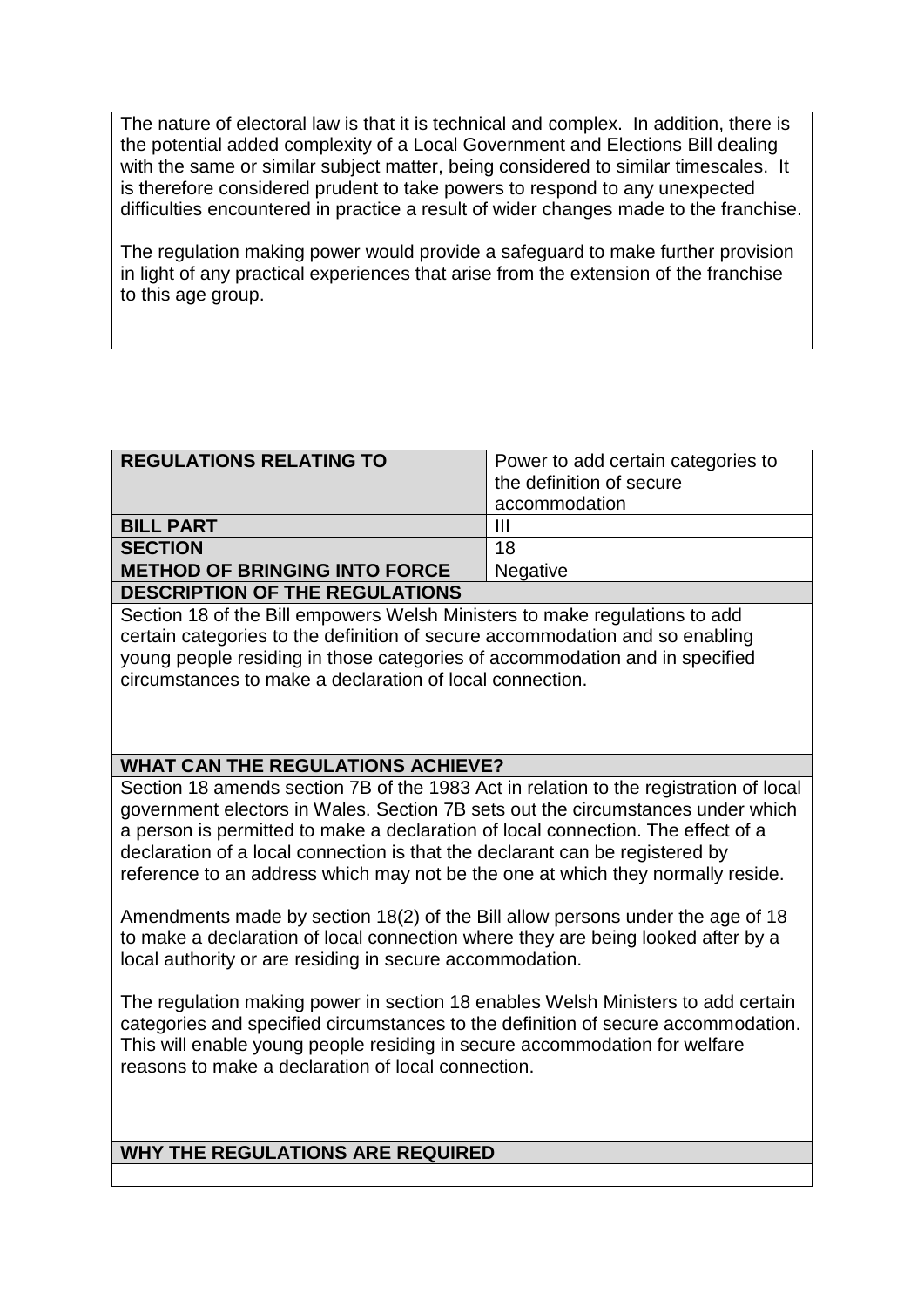The regulation making power will provide flexibility and enable changes to be made to the specified types of secure accommodation and specified circumstances which are relevant under this section.

Such regulations would need to be developed in liaison with the electoral and justice communities and may need regular amendment. The Electoral Commission has previously advised that secondary legislation is preferable under these circumstances.

## **POLICY INTENTION OF THE REGULATIONS**

Young people from Wales, who are looked after by a Welsh local authority – including those who are placed in secure accommodation - should be able to make a declaration of local connection. Young people from Wales - who are not looked after but who are placed in secure accommodation for welfare reasons - should also have access to a declaration of local connections. The regulation will provide flexibility to ensure that all those young people who entitled to vote should have the mechanism to do so. The nature of electoral law is that it is technical and complex. It is therefore considered prudent to take powers to respond to any unexpected difficulties encountered in practice and a result of wider changes made to the franchise.

The regulation making power would provide a safeguard to make further provision in light of any practical experiences that arise from the extension of the franchise to this category of voter.

| <b>REGULATIONS RELATING TO</b>        | Power to make regulations about<br>the disclosure of a young<br>person's information in<br>connection with election to the<br>Senedd. |
|---------------------------------------|---------------------------------------------------------------------------------------------------------------------------------------|
| <b>BILL PART</b>                      | Ш                                                                                                                                     |
| <b>SECTION</b>                        | 25                                                                                                                                    |
| <b>METHOD OF BRINGING INTO FORCE</b>  | Affirmative                                                                                                                           |
| <b>DESCRIPTION OF THE REGULATIONS</b> |                                                                                                                                       |

Section 16 of the Bill empowers Welsh Ministers to make regulations to make provision for or about the disclosure of a young person's information in connection with elections to the Senedd. Section 25(2) sets out a non- exhaustive list of the kind of provision that may be made in the regulations regarding the disclosure of a young person's information. "Young person's information" is defined in section 23(2) as any entry in the register of local government electors, or an absent voters record or list relating to persons under the age of 16.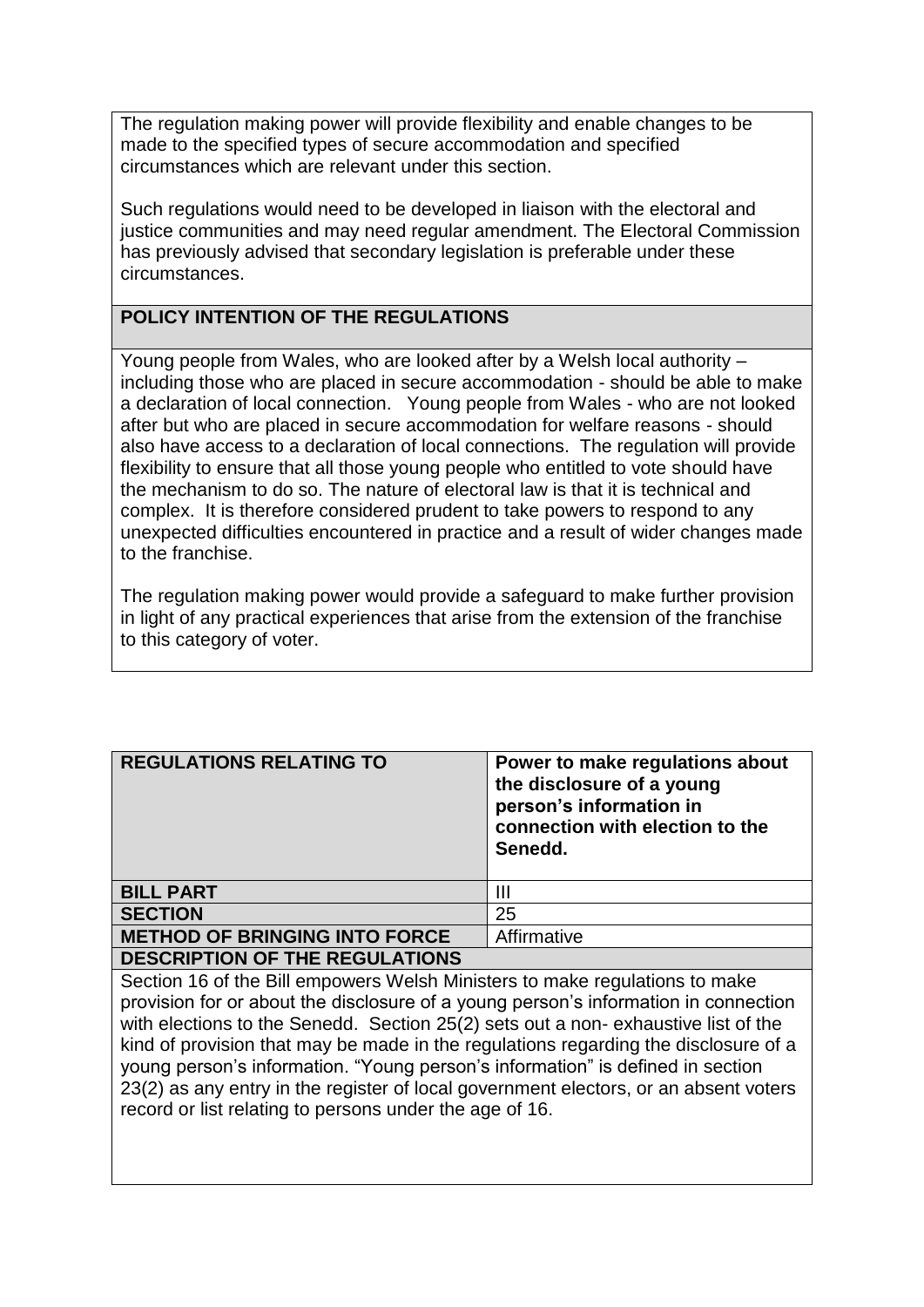## **WHAT CAN THE REGULATIONS ACHIEVE?**

There are strict limitations on the processing of information about young people (see section 23) and it may only be disclosed in accordance with section 24 or under regulations made under section 25.

The regulation making power in section 25 enables Welsh Ministers to set out the arrangements for how the information of electors under the age of 16 may be supplied and protected.

In particular, this includes provision about:

- the persons to whom the information may be supplied;
- the purposes for which the supply of the information may be made;
- the restrictions that apply to the recipients of the information, and
- the restrictions that apply to the persons who prepare the full register.

Section 25 allows regulations to create summary criminal offences about the disclosure of a young person's information in connection with elections to the Senedd. The Bill sets out that Welsh Ministers must consult such persons considered appropriate before making the regulations. This will ensure that the regulations are only introduced where the Welsh Ministers are satisfied that it is necessary and appropriate in protecting young people's information.

## **WHY THE REGULATIONS ARE REQUIRED**

The regulation making power will provide flexibility and enable changes to be made to the list of supply enactments in section 25 of the bill or to make separate provision. These may need regular amendment and the Electoral Commission has previously advised that secondary legislation is preferable. It was decided not to set out the regulations on the face of the Bill due to the need to liaise with the electoral community on the development of the detail of the regulations.

The regulation making power includes the power to create a criminal offences to ensure that the offence and sanction at section 25 can be applied to other provision created using the power. The offence relates to the impermissible disclosure of information that the Bill required to be protected.

# **POLICY INTENTION OF THE REGULATIONS**

The handling of information of young people under the age of 16 is sensitive and provision is required placing strict limitations on the processing of information relating to young people by an Electoral Registration Officer. Section 24 sets out how young people information should be protected in general.

A range of interests have access to the full local government register under current legislation. These include the Electoral Commission for donation controls, and local authorities in relation to their statutory functions relating to security, law enforcement and crime prevention. A number of these may have a legitimate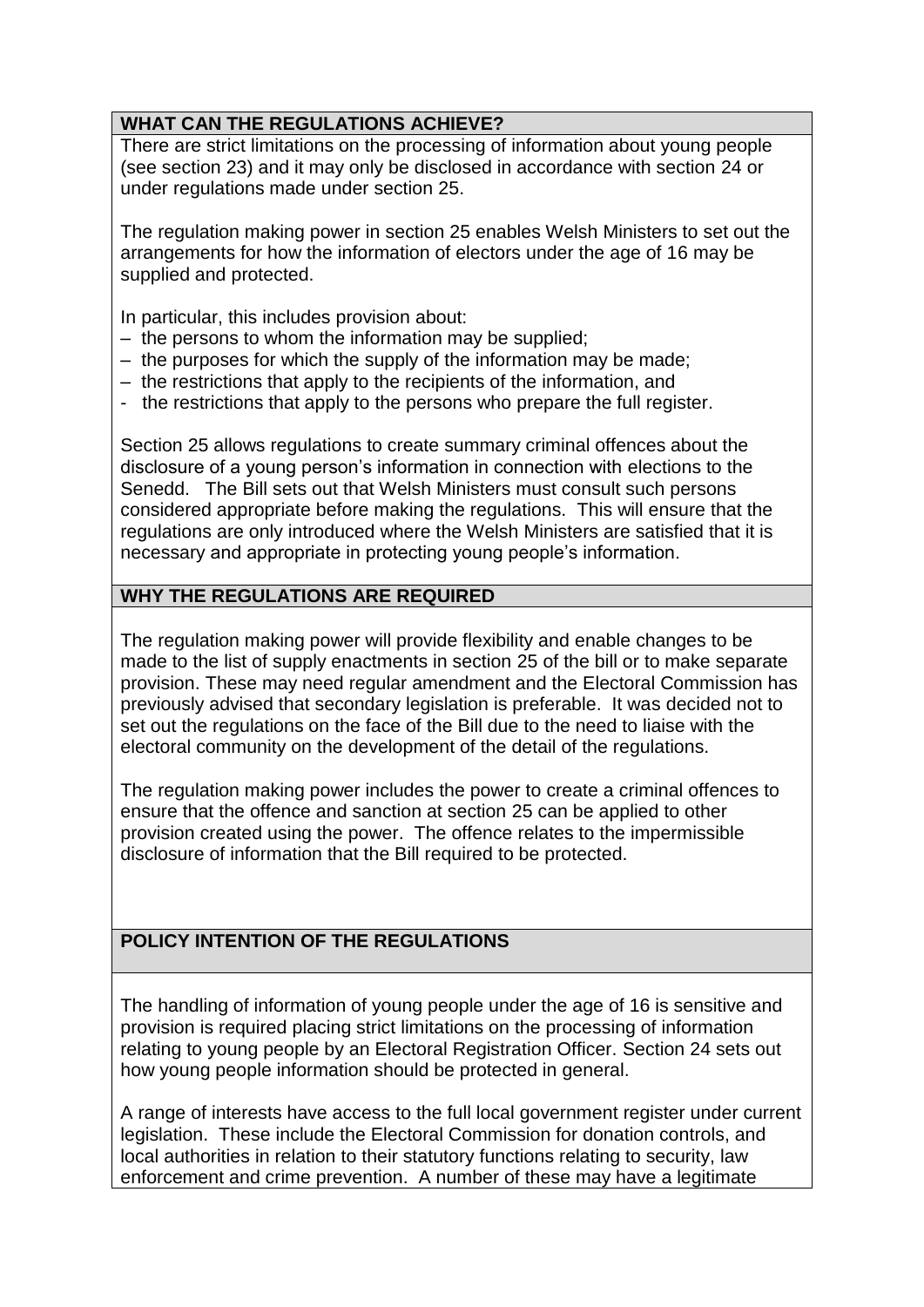interest in having access to information on 14 and 15 year old attainers, as well as those aged 16 and over, particularly since this is intended to be a permanent reduction in the voting age.

However, this requires careful consideration and engagement with relevant stakeholder. The regulatory power at section 16 will accompany the arrangements set out in section 15 which will enable the Welsh Ministers to specify in regulations additional purposes for which information about young people can be disclosed. The regulation making power is intended to be broad to allow consideration of the persons who may receive the information and the allowable purposes for disclosure.

#### **PART V: Miscellaneous**

| <b>ORDER IN COUNCIL RELATING TO</b>  | Power of the Welsh Ministers to<br>make provision about elections |
|--------------------------------------|-------------------------------------------------------------------|
| <b>BILL PART</b>                     |                                                                   |
| <b>SECTION</b>                       | 36                                                                |
| <b>METHOD OF BRINGING INTO FORCE</b> | Affirmative                                                       |
| <b>DESCRIPTION OF THE ORDER</b>      |                                                                   |

Section 36 makes it clear that the Welsh Ministers may use their existing powers under section 13 of the Government of Wales Act 2006 to make provision giving effect to changes to electoral law that are recommended by the Law Commission for England and Wales as they relate to devolved elections. These regulations may need to be made as a result of changes to electoral law recommended by the Law Commission for England and Wales.

## **WHAT CAN THE ORDER ACHIEVE?**

This power enables Welsh Ministers to give effect to recommendations of the Law Commission in relation to the rationalisation of electoral law concerning devolved elections.

#### **WHY THE ORDER IS REQUIRED**

The clarification of the existing Order making power will enable Welsh Ministers to rationalise electoral law following any recommendations made by the Law Commission, and will in particular enable Welsh Ministers to make changes to electoral law concerning local government elections as well as Senedd elections.

**POLICY INTENTION OF THE ORDER**